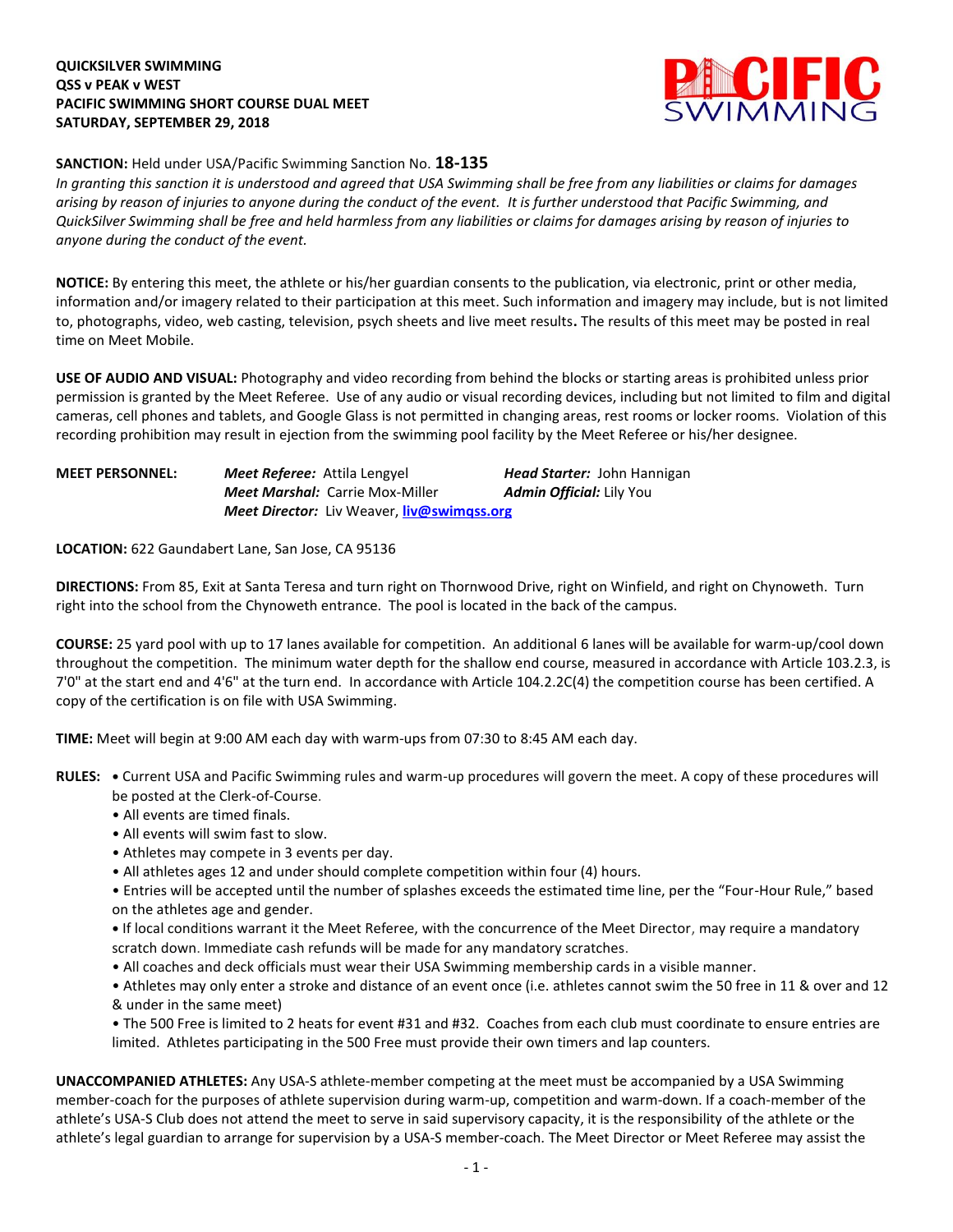athlete in making arrangements for such supervision; however, it is recommended that such arrangements be made in advance of the meet by the athlete's USA-S Club Member-Coach.

**RACING STARTS:** Athletes must be certified by a USA-S member-coach as being proficient in performing a racing start, or must start the race in the water. It is the responsibility of the athlete or the athlete's legal guardian to ensure compliance with this requirement.

**RESTRICTIONS:** • Smoking and the use of other tobacco products is prohibited on the pool deck, in the locker rooms, in spectator

seating, on standing areas and in all areas used by athletes, during the meet and during warm-up periods.

- Sale and use of alcoholic beverages is prohibited in all areas of the meet venue.
- No glass containers are allowed in the meet venue.
- No propane heater is permitted except for snack bar/meet operations.
- All shelters must be properly secured.
- Changing into or out of swimsuits other than in locker rooms or other designated areas is prohibited.

• Destructive devices, to include but not limited to, explosive devices and equipment, firearms (open or concealed), blades, knives, mace, stun guns and blunt objects are strictly prohibited in the swimming facility and its surrounding areas. If observed, the Meet Referee or his/her designee may ask that these devices be stored safely away from the public or removed from the facility. Noncompliance may result in the reporting to law enforcement authorities and ejection from the facility. Law enforcement officers (LEO) are exempt per applicable laws.

 Operation of a drone, or any other flying apparatus, is prohibited over the venue (pools, athlete/coach areas, spectator areas and open ceiling locker rooms) any time athletes, coaches, officials and/or spectators are present.

**ELIGIBILITY:** • Athletes must be current members of USA-S and enter their name and registration number on the meet entry card as they are shown on their Registration Card. If this is not done, it may be difficult to match the athlete with the registration and times database. The meet host will check all athlete registrations against the SWIMS database and if not found to be registered, the Meet Director shall accept the registration at the meet (a \$10 surcharge will be added to the regular registration fee). Duplicate registrations will be refunded by mail.

- Entries with "NO TIME" will be accepted.
- Entry times submitted for this meet will be checked against a computer database and may be changed in accordance with Pacific Swimming Entry Time Verification Procedures.

• Disabled athletes are welcome to attend this meet and should contact the Meet Director or Meet Referee regarding any special accommodations on entry times and seeding per Pacific Swimming policy.

• Athletes 19 years of age and over may compete in the meet for time only, no awards. Such athletes must have met standards for the 17-18 age group.

- The athlete's age will be the age of the athlete on the first day of the meet.
- Athletes must be a member of QSS, PEAK or WEST to enter the meet. Unattached athletes who are members of QSS, PEAK or WEST may participate in the meet, but will be entered as Unattached.

**ENTRY FEES:** \$4.00 per event plus an \$8.00 participation fee per athlete. Entries will be rejected if payment is not sent at time of request. No refunds will be made, except mandatory scratch downs.

**ENTRIES:** Entries must be submitted to your club through your club website or equivalent. A team file must be sent to [liv@swimqss.org](mailto:liv@swimqss.org) by 10:00am on Monday, September 24. Athlete registration checks will be sent in immediately; no late entries will be accepted. A club check must be turned into the Meet Director prior to the start of the meet.

**Make check payable to**: QuickSilver Swimming

**CHECK-IN:** The meet will be pre-seeded.

**SCRATCHES:** Any athletes not reporting for or competing in an individual timed final event that they have checked in for shall not be penalized.

**AWARDS:** None.

**ADMISSION:** Free.